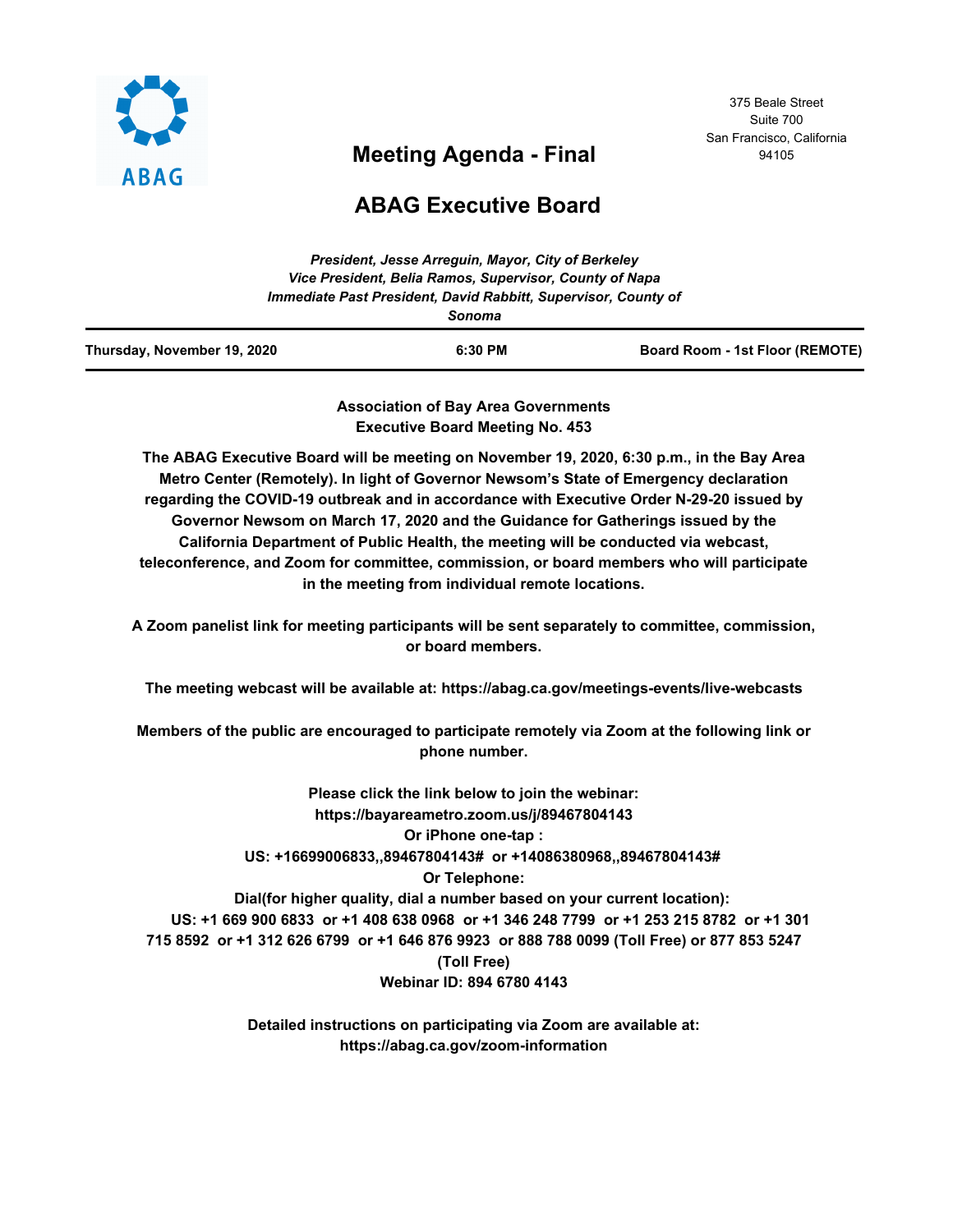**Committee members and members of the public participating by Zoom wishing to speak should use the "raise hand" feature or dial "\*9".**

**In order to get the full Zoom experience, please make sure your application is up to date.**

**Members of the public may participate by phone or Zoom or may submit comments by email at info@bayareametro.gov by 5:00 p.m. the day before the scheduled meeting date. Please include the committee or board meeting name in the subject line. Due to the current circumstances there may be limited opportunity to address comments during the meeting. All comments received will be submitted into the record.**

> **The ABAG Executive Board may act on any item on the agenda. The meeting is scheduled to begin at 6:30 p.m., or immediately following the preceding ABAG or ACFA committee meeting. Agenda, roster and webcast available at https://abag.ca.gov For information, contact Clerk of the Board at (415) 820-7913.**

#### **Roster**

**Candace Andersen, Jesse Arreguin, London Breed, Cindy Chavez, Christopher Clark, David Cortese, Lan Diep, Pat Eklund, Maya Esparza, Nikki Fortunato Bas, Richard Garbarino, Leon Garcia, Liz Gibbons, Lynette Gibson McElhaney, Scott Haggerty, Barbara Halliday, Erin Hannigan, Rich Hillis, David Hudson, Wayne Lee, Jake Mackenzie, Rafael Mandelman, Gordon Mar, Nathan Miley, Karen Mitchoff, Raul Peralez, Julie Pierce, Dave Pine, David Rabbitt, Belia Ramos, Dennis Rodoni, Warren Slocum, Loren Taylor, Lori Wilson. Jayne Battey (Non-voting).**

### **1. Call to Order / Roll Call / Confirm Quorum**

### **2. Public Comment**

*Information*

### **3. Executive Board Announcements**

*Information*

#### **4. President's Report**

**4.a.** [20-1533](http://mtc.legistar.com/gateway.aspx?m=l&id=/matter.aspx?key=21398) President's Report of November 19, 2020 *Action:* Information *Presenter:* Jesse Arreguin

### **5. Executive Director's Report**

| 5.a. | 20-1534             | Executive Director's Report of November 19, 2020 |
|------|---------------------|--------------------------------------------------|
|      | <b>Action:</b>      | Information                                      |
|      | <b>Presenter:</b>   | Therese W. McMillan                              |
|      | <b>Attachments:</b> | ED Report- ABAG November 2020.pdf                |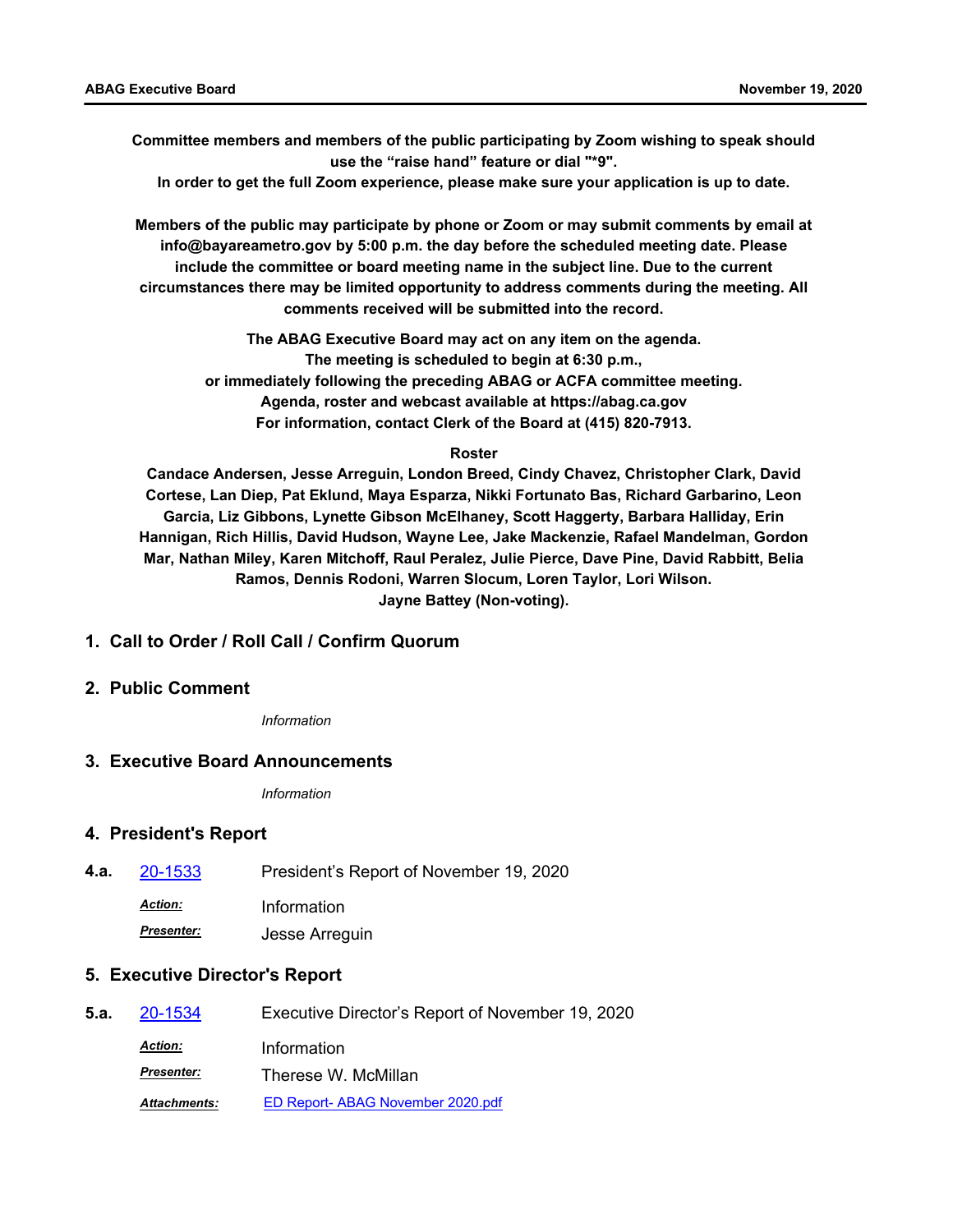## **6. Executive Board Consent Calendar**

| 6.a. | 20-1535           | Approval of ABAG Executive Board Minutes of October 15, 2020                                                                                                                                                                              |
|------|-------------------|-------------------------------------------------------------------------------------------------------------------------------------------------------------------------------------------------------------------------------------------|
|      | Action:           | Approval                                                                                                                                                                                                                                  |
|      | <u>Presenter:</u> | Clerk of the Board                                                                                                                                                                                                                        |
|      | Attachments:      | Item 06a Minutes 20201015 452 Draft.pdf                                                                                                                                                                                                   |
| 6.b. | 20-1572           | Approval of ABAG Meeting Schedule for 2021                                                                                                                                                                                                |
|      | Action:           | Approval                                                                                                                                                                                                                                  |
|      | <b>Presenter:</b> | Clerk of the Board                                                                                                                                                                                                                        |
|      | Attachments:      | Item 06b 1 Summary Sheet 2021 Meeting Schedule.pdf                                                                                                                                                                                        |
|      |                   | Item 06b 2 Attachment Meeting Schedule 2021 Draft.pdf                                                                                                                                                                                     |
| 6.c. | 20-1573           | Authorization to amend a Bay Area Regional Energy Network (BayREN)<br>funding agreement with Pacific Gas and Electric Company in an amount<br>not to exceed \$956,030 for services for BayREN implementation through<br>December 31, 2022 |
|      | Action:           | Approval                                                                                                                                                                                                                                  |
|      | Presenter:        | Jennifer Berg                                                                                                                                                                                                                             |
|      | Attachments:      | Item 06c 1 BayREN Summary Sheet PG&E BayREN Funding Agreement.pdf                                                                                                                                                                         |
|      |                   | Item 06c 2 BayREN Summary Approval PG&E BayREN Funding Agreement.pd                                                                                                                                                                       |
| 6.d. | 20-1574           | Authorization to amend a Bay Area Regional Energy Network (BayREN)<br>contract with the City and County of San Francisco in an amount not to<br>exceed \$320,390 for services for BayREN implementation through<br>December 31, 2022      |
|      | Action:           | Approval                                                                                                                                                                                                                                  |
|      | <u>Presenter:</u> | Jennifer Berg                                                                                                                                                                                                                             |
|      | Attachments:      | Item 06d 1 BayREN Summary Sheet CCSF.pdf                                                                                                                                                                                                  |
|      |                   | Item 06d 2 BayREN Summary Approval CCSF.pdf                                                                                                                                                                                               |
| 6.e. | 20-1575           | Authorization to amend a Bay Area Regional Energy Network (BayREN)<br>contract with the Regional Climate Protection Authority in an amount not to<br>exceed \$248,870 for services for BayREN implementation through<br>December 31, 2022 |
|      | Action:           | Approval                                                                                                                                                                                                                                  |
|      | <u>Presenter:</u> | Jennifer Berg                                                                                                                                                                                                                             |
|      | Attachments:      | Item 06e 1 BayREN Summary Sheet RCPA.pdf                                                                                                                                                                                                  |
|      |                   | Item 06e 2 BayREN Summary Approval RCPA.pdf                                                                                                                                                                                               |

## **7. ABAG Administrative Committee**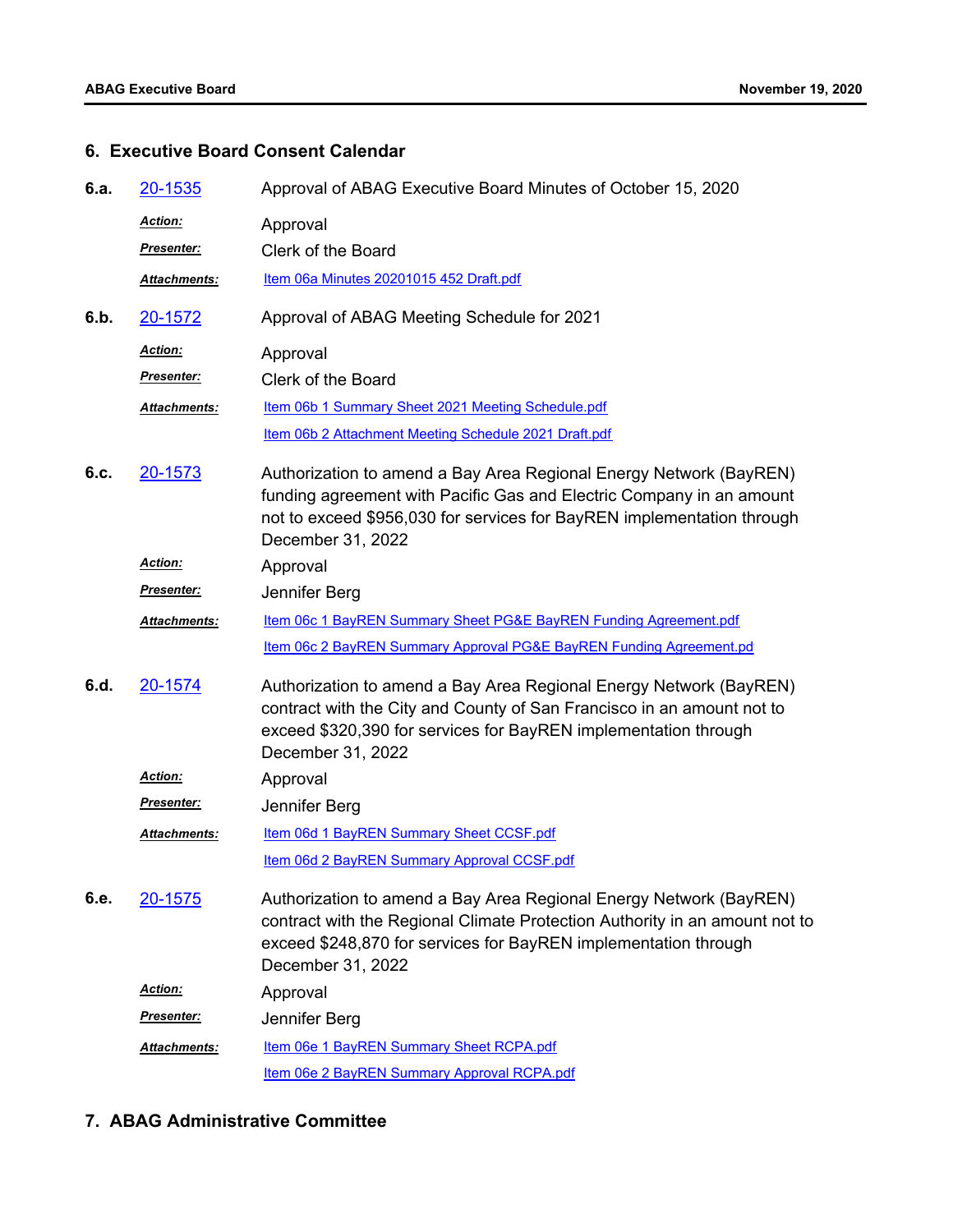Report on ABAG Administrative Committee Meetings of October 9, 2020 and November 6, 2020 **7.a.** [20-1536](http://mtc.legistar.com/gateway.aspx?m=l&id=/matter.aspx?key=21401) *Action:* Information *Presenter:* Jesse Arreguin

## **8. Joint MTC ABAG Legislation Committee**

Report on Joint MTC ABAG Legislation Committee Meetings of October 9, 2020 and November 6, 2020 **8.a.** [20-1537](http://mtc.legistar.com/gateway.aspx?m=l&id=/matter.aspx?key=21402) *Action:* Information *Presenter:* Julie Pierce

### **9. ABAG Finance Committee**

| 9.a. | 20-1538             | Report on ABAG Finance Committee Meeting of November 19, 2020                                                                      |
|------|---------------------|------------------------------------------------------------------------------------------------------------------------------------|
|      | <b>Action:</b>      | Information                                                                                                                        |
|      | Presenter:          | Karen Mitchoff                                                                                                                     |
| 9.b. | 20-1571             | Report on the Association of Bay Area Governments (ABAG) Fiscal Year<br>(FY) 2019-20 Financial Statements and Accompanying Reports |
|      | <b>Action:</b>      | Approval                                                                                                                           |
|      | Presenter:          | Kathy Lai, Lead Engagement Partner with Crowe, LLP, and Arleicka                                                                   |
|      |                     | Conley                                                                                                                             |
|      | <b>Attachments:</b> | <b>Item 09b 1 Summary Sheet ABAG Audit.pdf</b>                                                                                     |
|      |                     | Item 09b 2 Attachment A Finance Committee Summary Sheet Audit.pdf                                                                  |
| 9.c. | 20-1585             | Presentation on the Metropolitan Transportation Commission (MTC) Small                                                             |
|      |                     | <b>Business Enterprise (SBE) Program</b>                                                                                           |
|      | <b>Action:</b>      | Approval                                                                                                                           |
|      | Presenter:          | <b>Edward Phillips</b>                                                                                                             |
|      | Attachments:        | Item 09c 1 Summary Sheet ABAG EB SBE Program.pdf                                                                                   |
|      |                     | Item 09c 2 Attachment A Finance Committee Summary Sheet SBE.pdf                                                                    |

### **10. ABAG Regional Planning Committee**

Report on ABAG Regional Planning Committee Meetings of October 1, 2020 and November 12, 2020 **10.a.** [20-1540](http://mtc.legistar.com/gateway.aspx?m=l&id=/matter.aspx?key=21405) *Action:* Information **Presenter: Karen Mitchoff** 

### **11. ABAG Housing Committee**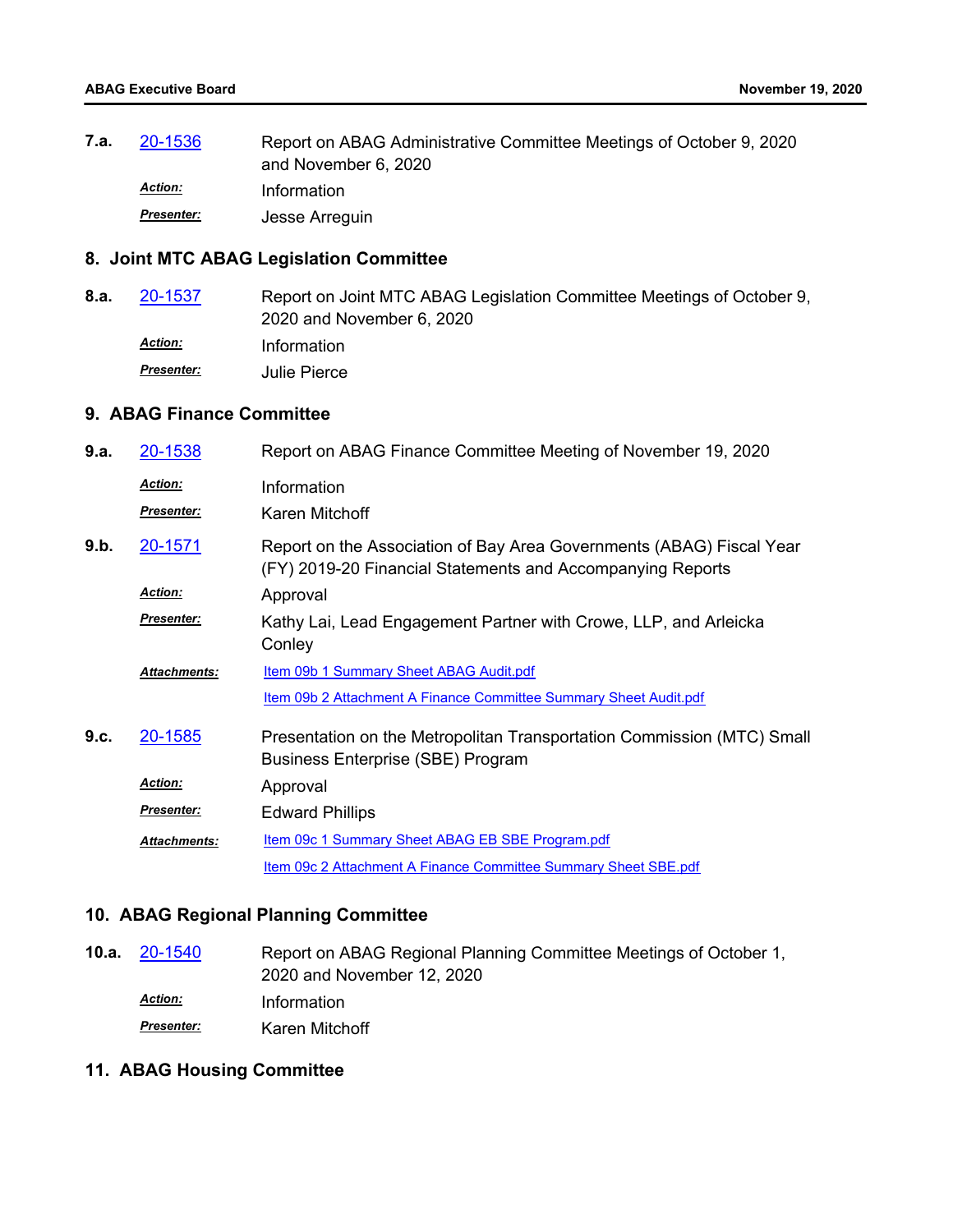| 11.a. | 20-1541             | Report on ABAG Housing Committee Meetings of October 15, 2020 and<br>November 13, 2020                                 |
|-------|---------------------|------------------------------------------------------------------------------------------------------------------------|
|       | <b>Action:</b>      | Information                                                                                                            |
|       | <b>Presenter:</b>   | Lori Wilson                                                                                                            |
| 11.b. | 20-1581             | Approval of Regional Housing Technical Assistance Program Design and<br>Framework                                      |
|       | <b>Action:</b>      | Approval                                                                                                               |
|       | Presenter:          | <b>Heather Peters</b>                                                                                                  |
|       | <b>Attachments:</b> | Item 11b 1 Summary Sheet Regional Housing Technical Assistance Program.po                                              |
|       |                     | <b>Item 11b 2 Attachment A Housing Committee Summary Sheet RHTAP.pdf</b>                                               |
| 11.c. | 20-1587             | Adoption of Resolution No. 20-2020 Authorization to Request Balance of<br><b>Regional Early Action Planning Grants</b> |
|       | <b>Action:</b>      | Approval                                                                                                               |
|       | <b>Presenter:</b>   | <b>Heather Peters</b>                                                                                                  |
|       | Attachments:        | Item 11c 1 Summary Sheet Regional Early Action Planning Grants.pdf                                                     |
|       |                     | Item 11c 2 Attachment A Housing Committee Summary Sheet REAP.pdf                                                       |
|       |                     | Item 11c 3 Attachment B Resolution No 20 2020 Authorization REAP v2.pdf                                                |

### **12. Local Government Service**

| 12.a. 20-1614       | Presentation on Bay Area Energy Atlas                               |
|---------------------|---------------------------------------------------------------------|
| <b>Action:</b>      | Information                                                         |
| <b>Presenter:</b>   | Jenny Berg, ABAG, and Hannah Gustafson, UCLA                        |
| <b>Attachments:</b> | Item 12a 1 BayREN Summary Sheet Energy Atlas.pdf                    |
|                     | <b>Item 12a 2 BayREN Attachment A Presentation Energy Atlas.pdf</b> |

# **13. Adjournment / Next Meeting**

*The next special meeting of the ABAG Executive Board is on December 17, 2020.*